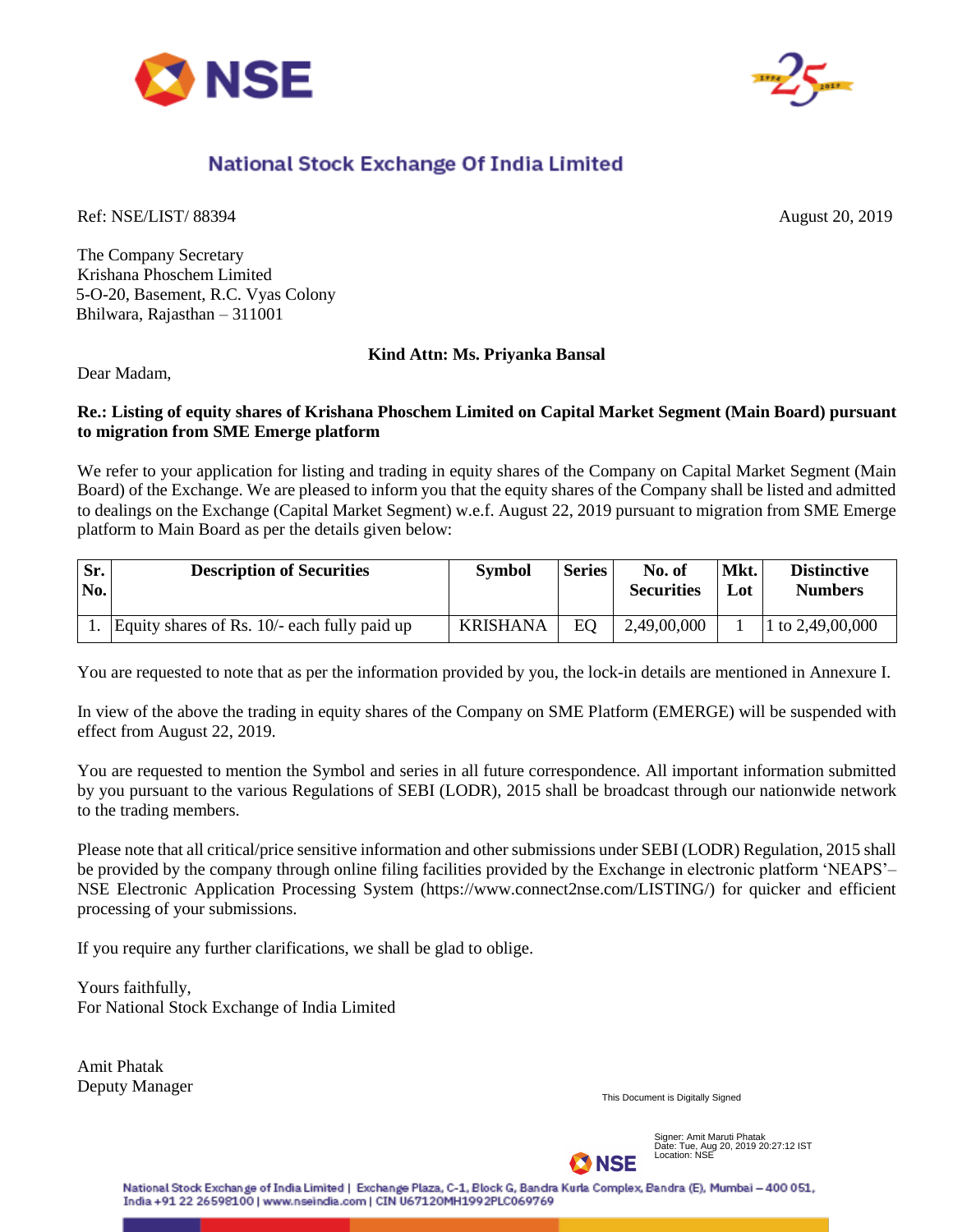## **Annexure I**

#### **Krishana Phoschem Limited**

| Number of  | <b>Distinctive numbers</b> |                | Lock in date                               |                |
|------------|----------------------------|----------------|--------------------------------------------|----------------|
| securities | From                       | T <sub>0</sub> | From                                       | T <sub>o</sub> |
| 24500      | 1                          | 24500          | $10-02-17$                                 | $10-03-20$     |
| 2500       | 24501                      | 27000          | $17 - 12 - 18$                             | 16-09-19       |
| 20000      | 27001                      | 47000          | $10-02-17$                                 | $10-03-20$     |
| 2000       | 47001                      | 49000          | $17 - 12 - 18$                             | 16-09-19       |
| 500        | 49001                      | 49500          | $10-02-17$                                 | $10-03-20$     |
| 500        | 49501                      | 50000          | $17 - 12 - 18$                             | 16-09-19       |
| 750000     | 50001                      | 800000         | $10-02-17$                                 | $10-03-20$     |
| 20000      | 800001                     | 820000         | $17 - 12 - 18$                             | 16-09-19       |
| 1500       | 820001                     | 821500         | $10-02-17$                                 | $10-03-20$     |
| 131000     | 821501                     | 952500         | $10-02-17$                                 | $10-03-20$     |
| 10000      | 952501                     | 962500         | $17 - 12 - 18$                             | 16-09-19       |
| 10000      | 962501                     | 972500         | $17 - 12 - 18$                             | 16-09-19       |
| 10000      | 972501                     | 982500         | $17 - 12 - 18$                             | 16-09-19       |
| 10000      | 982501                     | 992500         | $17 - 12 - 18$                             | 16-09-19       |
| 10000      | 992501                     | 1002500        | $17 - 12 - 18$                             | 16-09-19       |
| 10000      | 1002501                    | 1012500        | $17 - 12 - 18$                             | 16-09-19       |
| 10000      | 1012501                    | 1022500        | $17 - 12 - 18$                             | 16-09-19       |
| 10000      | 1022501                    | 1032500        | $17 - 12 - 18$                             | 16-09-19       |
| 10000      | 1032501                    | 1042500        | $17 - 12 - 18$                             | 16-09-19       |
| 4000       | 1042501                    | 1046500        | $17 - 12 - 18$                             | 16-09-19       |
| 67500      | 1046501                    | 1114000        | $10-02-17$                                 | $10-03-20$     |
| 10000      | 1114001                    | 1124000        | $17 - 12 - 18$                             | 16-09-19       |
| 10000      | 1124001                    | 1134000        | $17 - 12 - 18$                             | 16-09-19       |
| 10000      | 1134001                    | 1144000        | $17 - 12 - 18$                             | 16-09-19       |
| 10000      | 1144001                    | 1154000        | $17 - 12 - 18$                             | 16-09-19       |
| 10000      | 1154001                    | 1164000        | $17 - 12 - 18$                             | 16-09-19       |
| 10000      | 1164001                    | 1174000        | $17 - 12 - 18$                             | 16-09-19       |
| 10000      | 1174001                    | 1184000        | $17 - 12 - 18$                             | 16-09-19       |
| 10000      | 1184001                    | 1194000        | $17 - 12 - 18$                             | 16-09-19       |
| 103500     | 1194001                    | 1297500        | 10-02-17 This Document is Digitally Signed | $10-03-20$     |
| 6500       | 1297501                    | 1304000        | $10-02-17$                                 | $10-03-20$     |

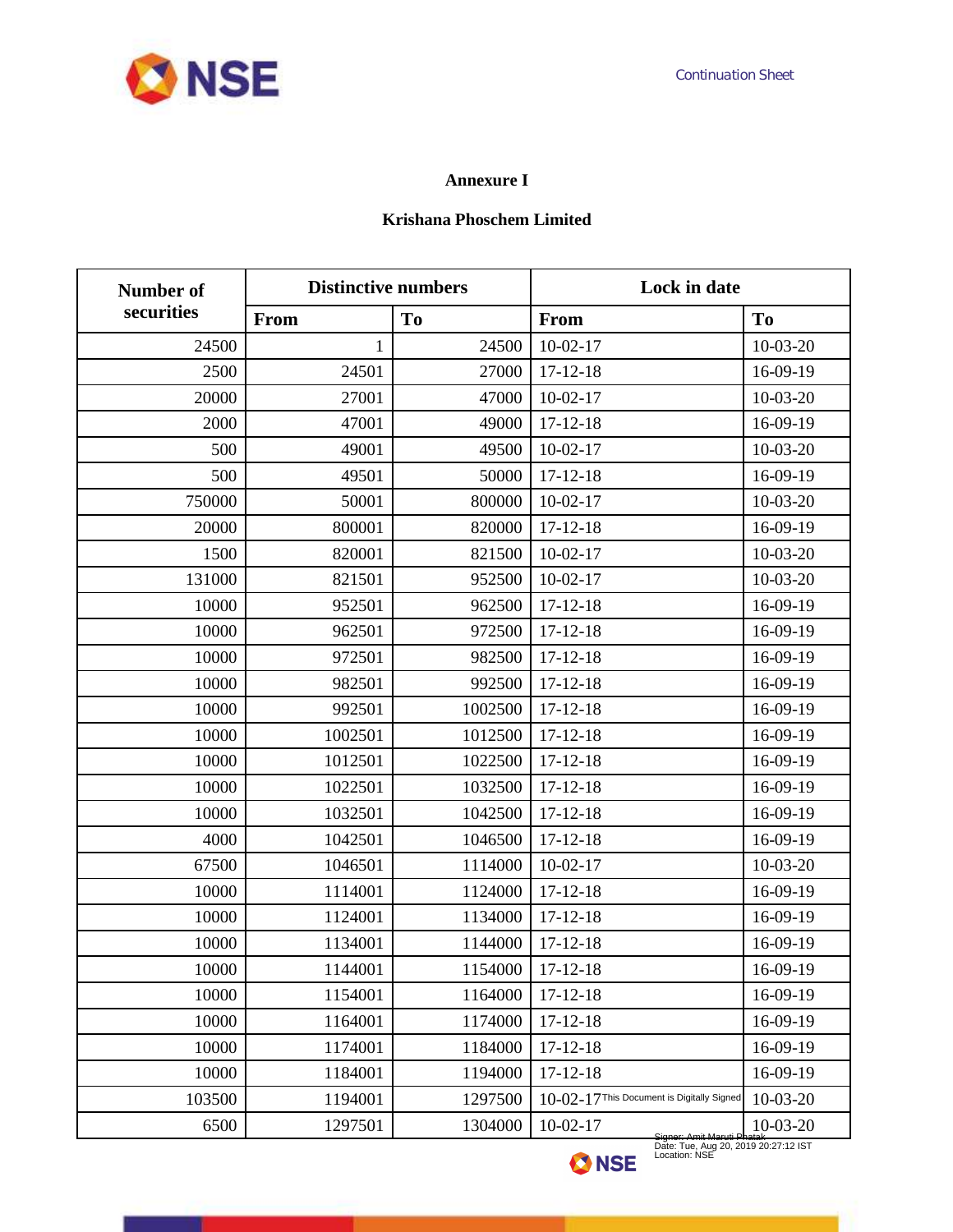

| 10000<br>1314001<br>1324000<br>$10-02-17$<br>$10-03-20$<br>10000<br>1334000<br>$10-02-17$<br>1324001<br>$10-03-20$<br>10000<br>1334001<br>1344000<br>$10-03-20$<br>$10-02-17$<br>10000<br>1354000<br>$10-02-17$<br>1344001<br>$10-03-20$<br>10000<br>1364000<br>$10-03-20$<br>1354001<br>$10-02-17$<br>1374000<br>$10-02-17$<br>10000<br>1364001<br>$10-03-20$<br>10000<br>1384000<br>$10-03-20$<br>1374001<br>$10-02-17$<br>10000<br>1384001<br>1394000<br>$10-03-20$<br>$10-02-17$<br>10000<br>1394001<br>1404000<br>$10-02-17$<br>$10-03-20$<br>16-09-19<br>60000<br>1404001<br>1464000<br>$17 - 12 - 18$<br>1470000<br>$17 - 12 - 18$<br>16-09-19<br>6000<br>1464001<br>120000<br>1470001<br>1590000<br>$10-03-20$<br>$10-02-17$<br>132500<br>1590001<br>1722500<br>$17 - 12 - 18$<br>16-09-19<br>1782500<br>60000<br>1722501<br>$10-02-17$<br>$10-03-20$<br>127500<br>1782501<br>1910000<br>$17 - 12 - 18$<br>16-09-19<br>10000<br>1910001<br>1920000<br>$17 - 12 - 18$<br>16-09-19<br>1930000<br>10000<br>1920001<br>$17 - 12 - 18$<br>16-09-19<br>10000<br>1930001<br>1940000<br>$17 - 12 - 18$<br>16-09-19<br>1950000<br>16-09-19<br>10000<br>1940001<br>$17 - 12 - 18$<br>10000<br>1950001<br>1960000<br>$17 - 12 - 18$<br>16-09-19<br>10000<br>1960001<br>1970000<br>$17 - 12 - 18$<br>16-09-19<br>10000<br>1970001<br>1980000<br>$17 - 12 - 18$<br>16-09-19<br>10000<br>1980001<br>1990000<br>$17 - 12 - 18$<br>16-09-19<br>240000<br>1990001<br>2230000<br>$17 - 12 - 18$<br>16-09-19<br>60000<br>2230001<br>2290000<br>$17 - 12 - 18$<br>16-09-19<br>20000<br>2310000<br>2290001<br>$10-02-17$<br>$10-03-20$<br>30000<br>2310001<br>2340000<br>$17 - 12 - 18$<br>16-09-19<br>40000<br>2340001<br>2380000<br>$10-02-17$<br>$10-03-20$<br>20000<br>2380001<br>2400000<br>$17 - 12 - 18$<br>16-09-19<br>2430000<br>$10-02-17$<br>$10-03-20$<br>30000<br>2400001<br>2430001<br>2480000<br>$10-02-17$<br>$10-03-20$<br>50000<br>60000<br>2480001<br>2540000<br>$17 - 12 - 18$<br>16-09-19<br>20000<br>2540001<br>2560000<br>$10-02-17$<br>$10-03-20$<br>16-09-19<br>20000<br>2560001<br>2580000<br>$17 - 12 - 18$<br>5000<br>2580001<br>2585000<br>$17 - 12 - 18$<br>16-09-19<br>$17 - 12 - 18$<br>5000<br>2585001<br>2590000<br>16-09-19<br>10-02-17 This Document is Digitally Signed<br>5000<br>2590001<br>2595000<br>$10-03-20$<br>1105000<br>2595001<br>3700000<br>$17 - 12 - 18$<br>$6-09-19$<br>Signer: Amit Maruti Phatak <sup>y-</sup> U <sub>2</sub> -13<br>Date: Tue, Aug 20, 2019 20:27:12 IST<br>Location: NSE | 10000 | 1304001 | 1314000 | $10-02-17$ | $10-03-20$ |
|-------------------------------------------------------------------------------------------------------------------------------------------------------------------------------------------------------------------------------------------------------------------------------------------------------------------------------------------------------------------------------------------------------------------------------------------------------------------------------------------------------------------------------------------------------------------------------------------------------------------------------------------------------------------------------------------------------------------------------------------------------------------------------------------------------------------------------------------------------------------------------------------------------------------------------------------------------------------------------------------------------------------------------------------------------------------------------------------------------------------------------------------------------------------------------------------------------------------------------------------------------------------------------------------------------------------------------------------------------------------------------------------------------------------------------------------------------------------------------------------------------------------------------------------------------------------------------------------------------------------------------------------------------------------------------------------------------------------------------------------------------------------------------------------------------------------------------------------------------------------------------------------------------------------------------------------------------------------------------------------------------------------------------------------------------------------------------------------------------------------------------------------------------------------------------------------------------------------------------------------------------------------------------------------------------------------------------------------------------------------------------------------------------------------------------------------------------------------------------------------------------------------------------------|-------|---------|---------|------------|------------|
|                                                                                                                                                                                                                                                                                                                                                                                                                                                                                                                                                                                                                                                                                                                                                                                                                                                                                                                                                                                                                                                                                                                                                                                                                                                                                                                                                                                                                                                                                                                                                                                                                                                                                                                                                                                                                                                                                                                                                                                                                                                                                                                                                                                                                                                                                                                                                                                                                                                                                                                                     |       |         |         |            |            |
|                                                                                                                                                                                                                                                                                                                                                                                                                                                                                                                                                                                                                                                                                                                                                                                                                                                                                                                                                                                                                                                                                                                                                                                                                                                                                                                                                                                                                                                                                                                                                                                                                                                                                                                                                                                                                                                                                                                                                                                                                                                                                                                                                                                                                                                                                                                                                                                                                                                                                                                                     |       |         |         |            |            |
|                                                                                                                                                                                                                                                                                                                                                                                                                                                                                                                                                                                                                                                                                                                                                                                                                                                                                                                                                                                                                                                                                                                                                                                                                                                                                                                                                                                                                                                                                                                                                                                                                                                                                                                                                                                                                                                                                                                                                                                                                                                                                                                                                                                                                                                                                                                                                                                                                                                                                                                                     |       |         |         |            |            |
|                                                                                                                                                                                                                                                                                                                                                                                                                                                                                                                                                                                                                                                                                                                                                                                                                                                                                                                                                                                                                                                                                                                                                                                                                                                                                                                                                                                                                                                                                                                                                                                                                                                                                                                                                                                                                                                                                                                                                                                                                                                                                                                                                                                                                                                                                                                                                                                                                                                                                                                                     |       |         |         |            |            |
|                                                                                                                                                                                                                                                                                                                                                                                                                                                                                                                                                                                                                                                                                                                                                                                                                                                                                                                                                                                                                                                                                                                                                                                                                                                                                                                                                                                                                                                                                                                                                                                                                                                                                                                                                                                                                                                                                                                                                                                                                                                                                                                                                                                                                                                                                                                                                                                                                                                                                                                                     |       |         |         |            |            |
|                                                                                                                                                                                                                                                                                                                                                                                                                                                                                                                                                                                                                                                                                                                                                                                                                                                                                                                                                                                                                                                                                                                                                                                                                                                                                                                                                                                                                                                                                                                                                                                                                                                                                                                                                                                                                                                                                                                                                                                                                                                                                                                                                                                                                                                                                                                                                                                                                                                                                                                                     |       |         |         |            |            |
|                                                                                                                                                                                                                                                                                                                                                                                                                                                                                                                                                                                                                                                                                                                                                                                                                                                                                                                                                                                                                                                                                                                                                                                                                                                                                                                                                                                                                                                                                                                                                                                                                                                                                                                                                                                                                                                                                                                                                                                                                                                                                                                                                                                                                                                                                                                                                                                                                                                                                                                                     |       |         |         |            |            |
|                                                                                                                                                                                                                                                                                                                                                                                                                                                                                                                                                                                                                                                                                                                                                                                                                                                                                                                                                                                                                                                                                                                                                                                                                                                                                                                                                                                                                                                                                                                                                                                                                                                                                                                                                                                                                                                                                                                                                                                                                                                                                                                                                                                                                                                                                                                                                                                                                                                                                                                                     |       |         |         |            |            |
|                                                                                                                                                                                                                                                                                                                                                                                                                                                                                                                                                                                                                                                                                                                                                                                                                                                                                                                                                                                                                                                                                                                                                                                                                                                                                                                                                                                                                                                                                                                                                                                                                                                                                                                                                                                                                                                                                                                                                                                                                                                                                                                                                                                                                                                                                                                                                                                                                                                                                                                                     |       |         |         |            |            |
|                                                                                                                                                                                                                                                                                                                                                                                                                                                                                                                                                                                                                                                                                                                                                                                                                                                                                                                                                                                                                                                                                                                                                                                                                                                                                                                                                                                                                                                                                                                                                                                                                                                                                                                                                                                                                                                                                                                                                                                                                                                                                                                                                                                                                                                                                                                                                                                                                                                                                                                                     |       |         |         |            |            |
|                                                                                                                                                                                                                                                                                                                                                                                                                                                                                                                                                                                                                                                                                                                                                                                                                                                                                                                                                                                                                                                                                                                                                                                                                                                                                                                                                                                                                                                                                                                                                                                                                                                                                                                                                                                                                                                                                                                                                                                                                                                                                                                                                                                                                                                                                                                                                                                                                                                                                                                                     |       |         |         |            |            |
|                                                                                                                                                                                                                                                                                                                                                                                                                                                                                                                                                                                                                                                                                                                                                                                                                                                                                                                                                                                                                                                                                                                                                                                                                                                                                                                                                                                                                                                                                                                                                                                                                                                                                                                                                                                                                                                                                                                                                                                                                                                                                                                                                                                                                                                                                                                                                                                                                                                                                                                                     |       |         |         |            |            |
|                                                                                                                                                                                                                                                                                                                                                                                                                                                                                                                                                                                                                                                                                                                                                                                                                                                                                                                                                                                                                                                                                                                                                                                                                                                                                                                                                                                                                                                                                                                                                                                                                                                                                                                                                                                                                                                                                                                                                                                                                                                                                                                                                                                                                                                                                                                                                                                                                                                                                                                                     |       |         |         |            |            |
|                                                                                                                                                                                                                                                                                                                                                                                                                                                                                                                                                                                                                                                                                                                                                                                                                                                                                                                                                                                                                                                                                                                                                                                                                                                                                                                                                                                                                                                                                                                                                                                                                                                                                                                                                                                                                                                                                                                                                                                                                                                                                                                                                                                                                                                                                                                                                                                                                                                                                                                                     |       |         |         |            |            |
|                                                                                                                                                                                                                                                                                                                                                                                                                                                                                                                                                                                                                                                                                                                                                                                                                                                                                                                                                                                                                                                                                                                                                                                                                                                                                                                                                                                                                                                                                                                                                                                                                                                                                                                                                                                                                                                                                                                                                                                                                                                                                                                                                                                                                                                                                                                                                                                                                                                                                                                                     |       |         |         |            |            |
|                                                                                                                                                                                                                                                                                                                                                                                                                                                                                                                                                                                                                                                                                                                                                                                                                                                                                                                                                                                                                                                                                                                                                                                                                                                                                                                                                                                                                                                                                                                                                                                                                                                                                                                                                                                                                                                                                                                                                                                                                                                                                                                                                                                                                                                                                                                                                                                                                                                                                                                                     |       |         |         |            |            |
|                                                                                                                                                                                                                                                                                                                                                                                                                                                                                                                                                                                                                                                                                                                                                                                                                                                                                                                                                                                                                                                                                                                                                                                                                                                                                                                                                                                                                                                                                                                                                                                                                                                                                                                                                                                                                                                                                                                                                                                                                                                                                                                                                                                                                                                                                                                                                                                                                                                                                                                                     |       |         |         |            |            |
|                                                                                                                                                                                                                                                                                                                                                                                                                                                                                                                                                                                                                                                                                                                                                                                                                                                                                                                                                                                                                                                                                                                                                                                                                                                                                                                                                                                                                                                                                                                                                                                                                                                                                                                                                                                                                                                                                                                                                                                                                                                                                                                                                                                                                                                                                                                                                                                                                                                                                                                                     |       |         |         |            |            |
|                                                                                                                                                                                                                                                                                                                                                                                                                                                                                                                                                                                                                                                                                                                                                                                                                                                                                                                                                                                                                                                                                                                                                                                                                                                                                                                                                                                                                                                                                                                                                                                                                                                                                                                                                                                                                                                                                                                                                                                                                                                                                                                                                                                                                                                                                                                                                                                                                                                                                                                                     |       |         |         |            |            |
|                                                                                                                                                                                                                                                                                                                                                                                                                                                                                                                                                                                                                                                                                                                                                                                                                                                                                                                                                                                                                                                                                                                                                                                                                                                                                                                                                                                                                                                                                                                                                                                                                                                                                                                                                                                                                                                                                                                                                                                                                                                                                                                                                                                                                                                                                                                                                                                                                                                                                                                                     |       |         |         |            |            |
|                                                                                                                                                                                                                                                                                                                                                                                                                                                                                                                                                                                                                                                                                                                                                                                                                                                                                                                                                                                                                                                                                                                                                                                                                                                                                                                                                                                                                                                                                                                                                                                                                                                                                                                                                                                                                                                                                                                                                                                                                                                                                                                                                                                                                                                                                                                                                                                                                                                                                                                                     |       |         |         |            |            |
|                                                                                                                                                                                                                                                                                                                                                                                                                                                                                                                                                                                                                                                                                                                                                                                                                                                                                                                                                                                                                                                                                                                                                                                                                                                                                                                                                                                                                                                                                                                                                                                                                                                                                                                                                                                                                                                                                                                                                                                                                                                                                                                                                                                                                                                                                                                                                                                                                                                                                                                                     |       |         |         |            |            |
|                                                                                                                                                                                                                                                                                                                                                                                                                                                                                                                                                                                                                                                                                                                                                                                                                                                                                                                                                                                                                                                                                                                                                                                                                                                                                                                                                                                                                                                                                                                                                                                                                                                                                                                                                                                                                                                                                                                                                                                                                                                                                                                                                                                                                                                                                                                                                                                                                                                                                                                                     |       |         |         |            |            |
|                                                                                                                                                                                                                                                                                                                                                                                                                                                                                                                                                                                                                                                                                                                                                                                                                                                                                                                                                                                                                                                                                                                                                                                                                                                                                                                                                                                                                                                                                                                                                                                                                                                                                                                                                                                                                                                                                                                                                                                                                                                                                                                                                                                                                                                                                                                                                                                                                                                                                                                                     |       |         |         |            |            |
|                                                                                                                                                                                                                                                                                                                                                                                                                                                                                                                                                                                                                                                                                                                                                                                                                                                                                                                                                                                                                                                                                                                                                                                                                                                                                                                                                                                                                                                                                                                                                                                                                                                                                                                                                                                                                                                                                                                                                                                                                                                                                                                                                                                                                                                                                                                                                                                                                                                                                                                                     |       |         |         |            |            |
|                                                                                                                                                                                                                                                                                                                                                                                                                                                                                                                                                                                                                                                                                                                                                                                                                                                                                                                                                                                                                                                                                                                                                                                                                                                                                                                                                                                                                                                                                                                                                                                                                                                                                                                                                                                                                                                                                                                                                                                                                                                                                                                                                                                                                                                                                                                                                                                                                                                                                                                                     |       |         |         |            |            |
|                                                                                                                                                                                                                                                                                                                                                                                                                                                                                                                                                                                                                                                                                                                                                                                                                                                                                                                                                                                                                                                                                                                                                                                                                                                                                                                                                                                                                                                                                                                                                                                                                                                                                                                                                                                                                                                                                                                                                                                                                                                                                                                                                                                                                                                                                                                                                                                                                                                                                                                                     |       |         |         |            |            |
|                                                                                                                                                                                                                                                                                                                                                                                                                                                                                                                                                                                                                                                                                                                                                                                                                                                                                                                                                                                                                                                                                                                                                                                                                                                                                                                                                                                                                                                                                                                                                                                                                                                                                                                                                                                                                                                                                                                                                                                                                                                                                                                                                                                                                                                                                                                                                                                                                                                                                                                                     |       |         |         |            |            |
|                                                                                                                                                                                                                                                                                                                                                                                                                                                                                                                                                                                                                                                                                                                                                                                                                                                                                                                                                                                                                                                                                                                                                                                                                                                                                                                                                                                                                                                                                                                                                                                                                                                                                                                                                                                                                                                                                                                                                                                                                                                                                                                                                                                                                                                                                                                                                                                                                                                                                                                                     |       |         |         |            |            |
|                                                                                                                                                                                                                                                                                                                                                                                                                                                                                                                                                                                                                                                                                                                                                                                                                                                                                                                                                                                                                                                                                                                                                                                                                                                                                                                                                                                                                                                                                                                                                                                                                                                                                                                                                                                                                                                                                                                                                                                                                                                                                                                                                                                                                                                                                                                                                                                                                                                                                                                                     |       |         |         |            |            |
|                                                                                                                                                                                                                                                                                                                                                                                                                                                                                                                                                                                                                                                                                                                                                                                                                                                                                                                                                                                                                                                                                                                                                                                                                                                                                                                                                                                                                                                                                                                                                                                                                                                                                                                                                                                                                                                                                                                                                                                                                                                                                                                                                                                                                                                                                                                                                                                                                                                                                                                                     |       |         |         |            |            |
|                                                                                                                                                                                                                                                                                                                                                                                                                                                                                                                                                                                                                                                                                                                                                                                                                                                                                                                                                                                                                                                                                                                                                                                                                                                                                                                                                                                                                                                                                                                                                                                                                                                                                                                                                                                                                                                                                                                                                                                                                                                                                                                                                                                                                                                                                                                                                                                                                                                                                                                                     |       |         |         |            |            |
|                                                                                                                                                                                                                                                                                                                                                                                                                                                                                                                                                                                                                                                                                                                                                                                                                                                                                                                                                                                                                                                                                                                                                                                                                                                                                                                                                                                                                                                                                                                                                                                                                                                                                                                                                                                                                                                                                                                                                                                                                                                                                                                                                                                                                                                                                                                                                                                                                                                                                                                                     |       |         |         |            |            |
|                                                                                                                                                                                                                                                                                                                                                                                                                                                                                                                                                                                                                                                                                                                                                                                                                                                                                                                                                                                                                                                                                                                                                                                                                                                                                                                                                                                                                                                                                                                                                                                                                                                                                                                                                                                                                                                                                                                                                                                                                                                                                                                                                                                                                                                                                                                                                                                                                                                                                                                                     |       |         |         |            |            |
|                                                                                                                                                                                                                                                                                                                                                                                                                                                                                                                                                                                                                                                                                                                                                                                                                                                                                                                                                                                                                                                                                                                                                                                                                                                                                                                                                                                                                                                                                                                                                                                                                                                                                                                                                                                                                                                                                                                                                                                                                                                                                                                                                                                                                                                                                                                                                                                                                                                                                                                                     |       |         |         |            |            |
|                                                                                                                                                                                                                                                                                                                                                                                                                                                                                                                                                                                                                                                                                                                                                                                                                                                                                                                                                                                                                                                                                                                                                                                                                                                                                                                                                                                                                                                                                                                                                                                                                                                                                                                                                                                                                                                                                                                                                                                                                                                                                                                                                                                                                                                                                                                                                                                                                                                                                                                                     |       |         |         |            |            |
|                                                                                                                                                                                                                                                                                                                                                                                                                                                                                                                                                                                                                                                                                                                                                                                                                                                                                                                                                                                                                                                                                                                                                                                                                                                                                                                                                                                                                                                                                                                                                                                                                                                                                                                                                                                                                                                                                                                                                                                                                                                                                                                                                                                                                                                                                                                                                                                                                                                                                                                                     |       |         |         |            |            |
|                                                                                                                                                                                                                                                                                                                                                                                                                                                                                                                                                                                                                                                                                                                                                                                                                                                                                                                                                                                                                                                                                                                                                                                                                                                                                                                                                                                                                                                                                                                                                                                                                                                                                                                                                                                                                                                                                                                                                                                                                                                                                                                                                                                                                                                                                                                                                                                                                                                                                                                                     |       |         |         |            |            |

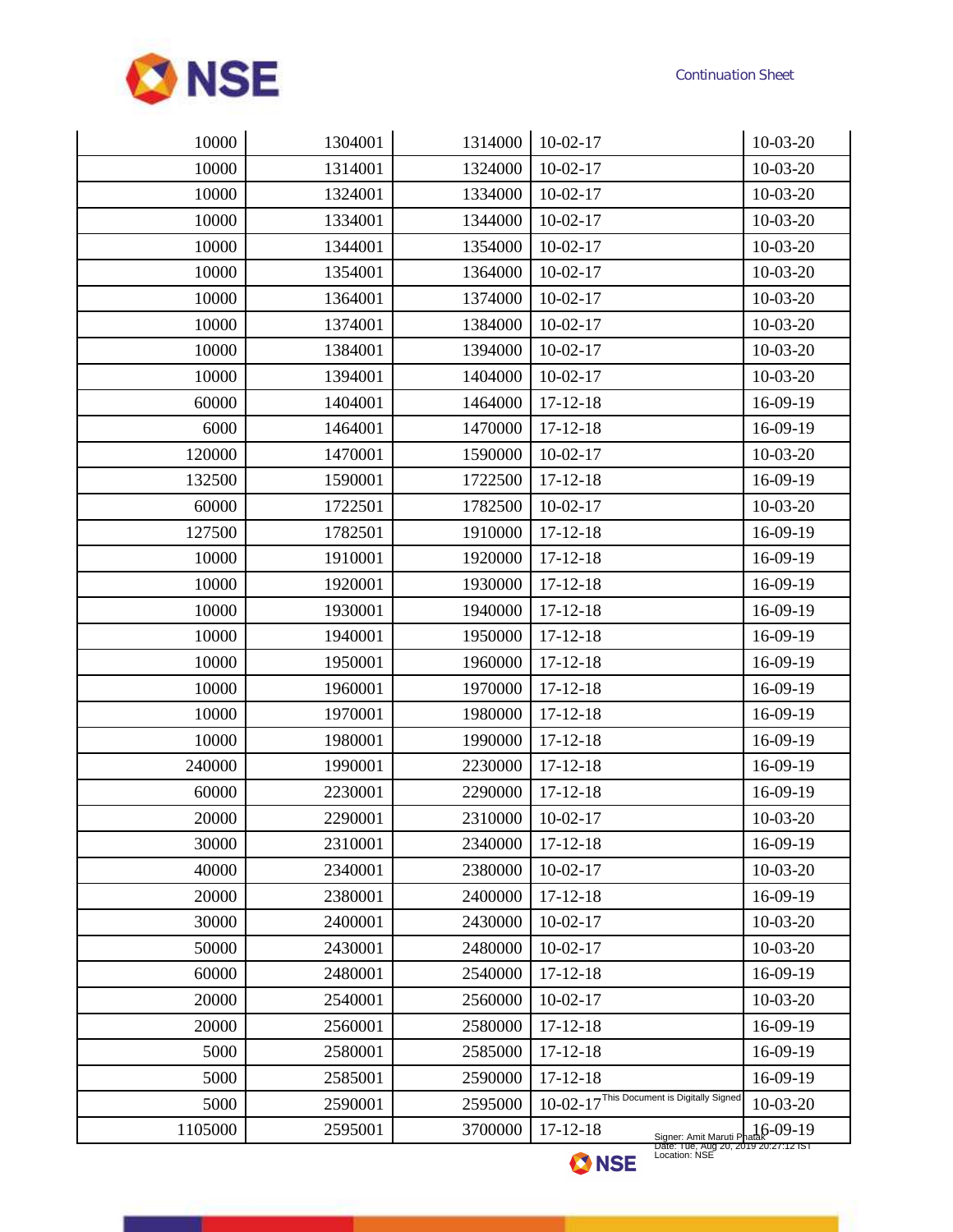

| 50000   | 3700001  | 3750000  | $17 - 12 - 18$                                                                                                      | 16-09-19          |
|---------|----------|----------|---------------------------------------------------------------------------------------------------------------------|-------------------|
| 50000   | 3750001  | 3800000  | $17 - 12 - 18$                                                                                                      | 16-09-19          |
| 50000   | 3800001  | 3850000  | $17 - 12 - 18$                                                                                                      | 16-09-19          |
| 50000   | 3850001  | 3900000  | $17 - 12 - 18$                                                                                                      | 16-09-19          |
| 50000   | 3900001  | 3950000  | $17 - 12 - 18$                                                                                                      | 16-09-19          |
| 50000   | 3950001  | 4000000  | $17 - 12 - 18$                                                                                                      | 16-09-19          |
| 50000   | 4000001  | 4050000  | $17 - 12 - 18$                                                                                                      | 16-09-19          |
| 50000   | 4050001  | 4100000  | $17 - 12 - 18$                                                                                                      | 16-09-19          |
| 50000   | 4100001  | 4150000  | $17 - 12 - 18$                                                                                                      | 16-09-19          |
| 50000   | 4150001  | 4200000  | $17 - 12 - 18$                                                                                                      | 16-09-19          |
| 50000   | 4200001  | 4250000  | $17 - 12 - 18$                                                                                                      | 16-09-19          |
| 50000   | 4250001  | 4300000  | $17 - 12 - 18$                                                                                                      | 16-09-19          |
| 600000  | 4300001  | 4900000  | $17 - 12 - 18$                                                                                                      | 16-09-19          |
| 35000   | 4900001  | 4935000  | $17 - 12 - 18$                                                                                                      | 16-09-19          |
| 16000   | 4935001  | 4951000  | $10-02-17$                                                                                                          | $10-03-20$        |
| 15000   | 4951001  | 4966000  | $17 - 12 - 18$                                                                                                      | 16-09-19          |
| 29000   | 4966001  | 4995000  | $10-02-17$                                                                                                          | $10-03-20$        |
| 125000  | 4995001  | 5120000  | $10-02-17$                                                                                                          | $10-03-20$        |
| 150000  | 5120001  | 5270000  | $17 - 12 - 18$                                                                                                      | 16-09-19          |
| 75000   | 5270001  | 5345000  | $10-02-17$                                                                                                          | $10-03-20$        |
| 405000  | 5345001  | 5750000  | $17 - 12 - 18$                                                                                                      | 16-09-19          |
| 250000  | 5750001  | 6000000  | $17 - 12 - 18$                                                                                                      | 16-09-19          |
| 1181000 | 6000001  | 7181000  | $17 - 12 - 18$                                                                                                      | 16-09-19          |
| 31500   | 7181001  | 7212500  | $10-02-17$                                                                                                          | $10-03-20$        |
| 1131000 | 7212501  | 8343500  | $17 - 12 - 18$                                                                                                      | 16-09-19          |
| 113500  | 8343501  | 8457000  | $10-02-17$                                                                                                          | $10-03-20$        |
| 528000  | 8457001  | 8985000  | $17 - 12 - 18$                                                                                                      | 16-09-19          |
| 3335000 | 8985001  | 12320000 |                                                                                                                     |                   |
| 160000  | 12320001 | 12480000 | $10-02-17$                                                                                                          | $10-03-20$        |
| 1822000 | 12480001 | 14302000 |                                                                                                                     | ł,                |
| 310000  | 14302001 | 14612000 |                                                                                                                     | ٠                 |
| 2278000 | 14612001 | 16890000 | $\overline{a}$                                                                                                      | $\overline{a}$    |
| 190000  | 16890001 | 17080000 | $\qquad \qquad -$                                                                                                   | ÷,                |
| 65000   | 17080001 | 17145000 | $\blacksquare$                                                                                                      | $\overline{a}$    |
| 255000  | 17145001 | 17400000 |                                                                                                                     | $\overline{a}$    |
| 150000  | 17400001 | 17550000 |                                                                                                                     | $\overline{a}$    |
| 75000   | 17550001 | 17625000 | $\overline{\phantom{0}}$                                                                                            | $\qquad \qquad -$ |
| 75000   | 17625001 | 17700000 | This Document is Digitally Signed<br>$\overline{\phantom{a}}$                                                       |                   |
| 300000  | 17700001 | 18000000 | $\qquad \qquad \blacksquare$<br>Signer: Amit Maruti Phatak<br>Date: Tue, Aug 20, 2019 20:27:12 IST<br>Location: NSE |                   |
|         |          |          | <b>ANIAP</b>                                                                                                        |                   |